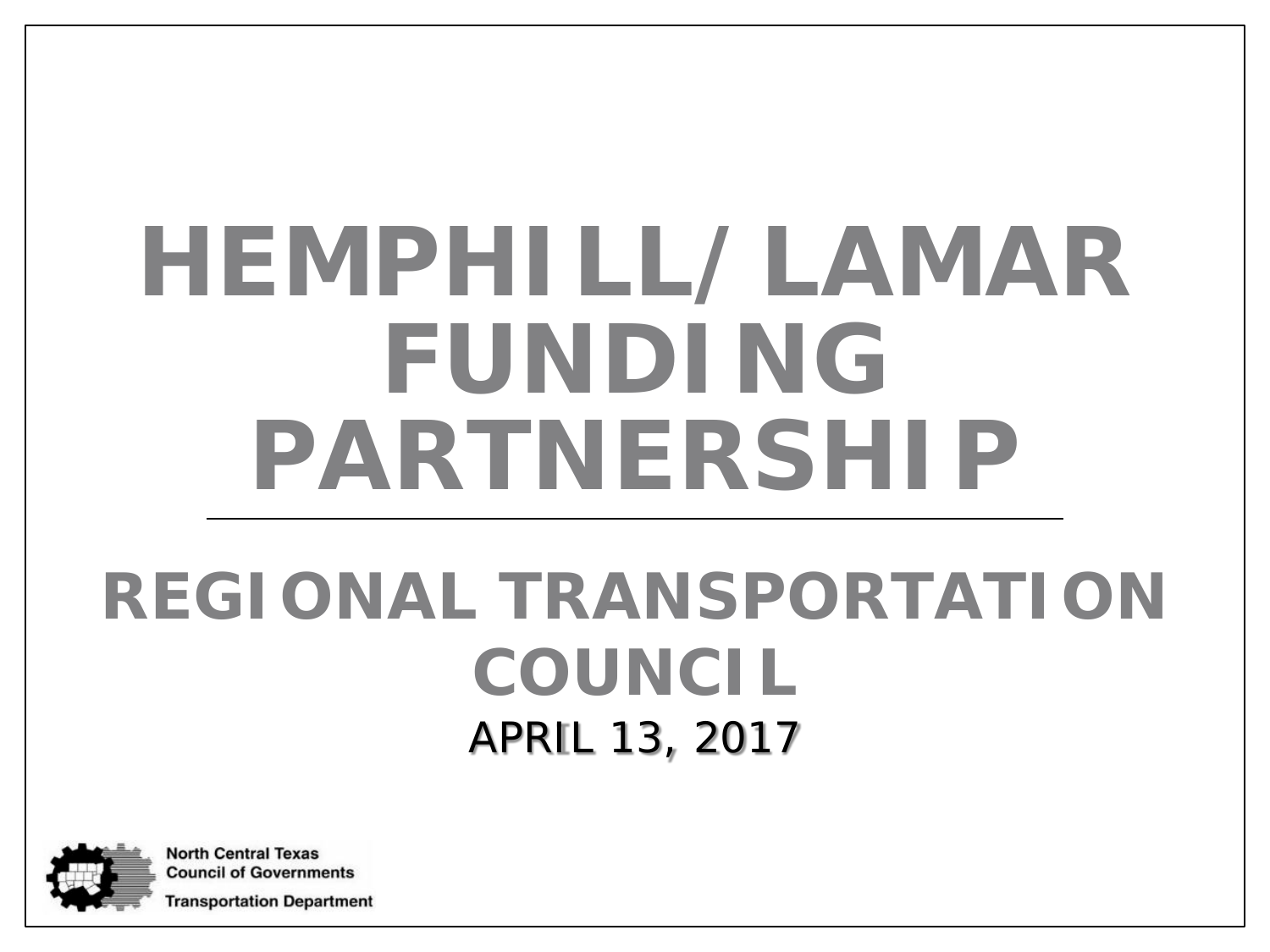# **PROJECT BACKGROUND**

- Hemphill Street: Goes north from IH 20 and terminates just before downtown south of IH 30
- Lamar Street: Comes south out of Downtown Fort Worth and stops just north of IH 30
- Project Scope: Four lane divided road with shared use bicycle/pedestrian path
- As part of the IH 30 reconstruction in 2000, the Texas Department of Transportation (TxDOT) built three bridges over Hemphill/Lamar to enable the construction of a connector in the future.
- Project was de-federalized by the Regional Transportation Council (RTC) in 2009 at the request of the City
- Rising project costs have led to the need for a partnership to fill the funding gap.
- The use of local funds allows the project to proceed without going through the federal environmental process.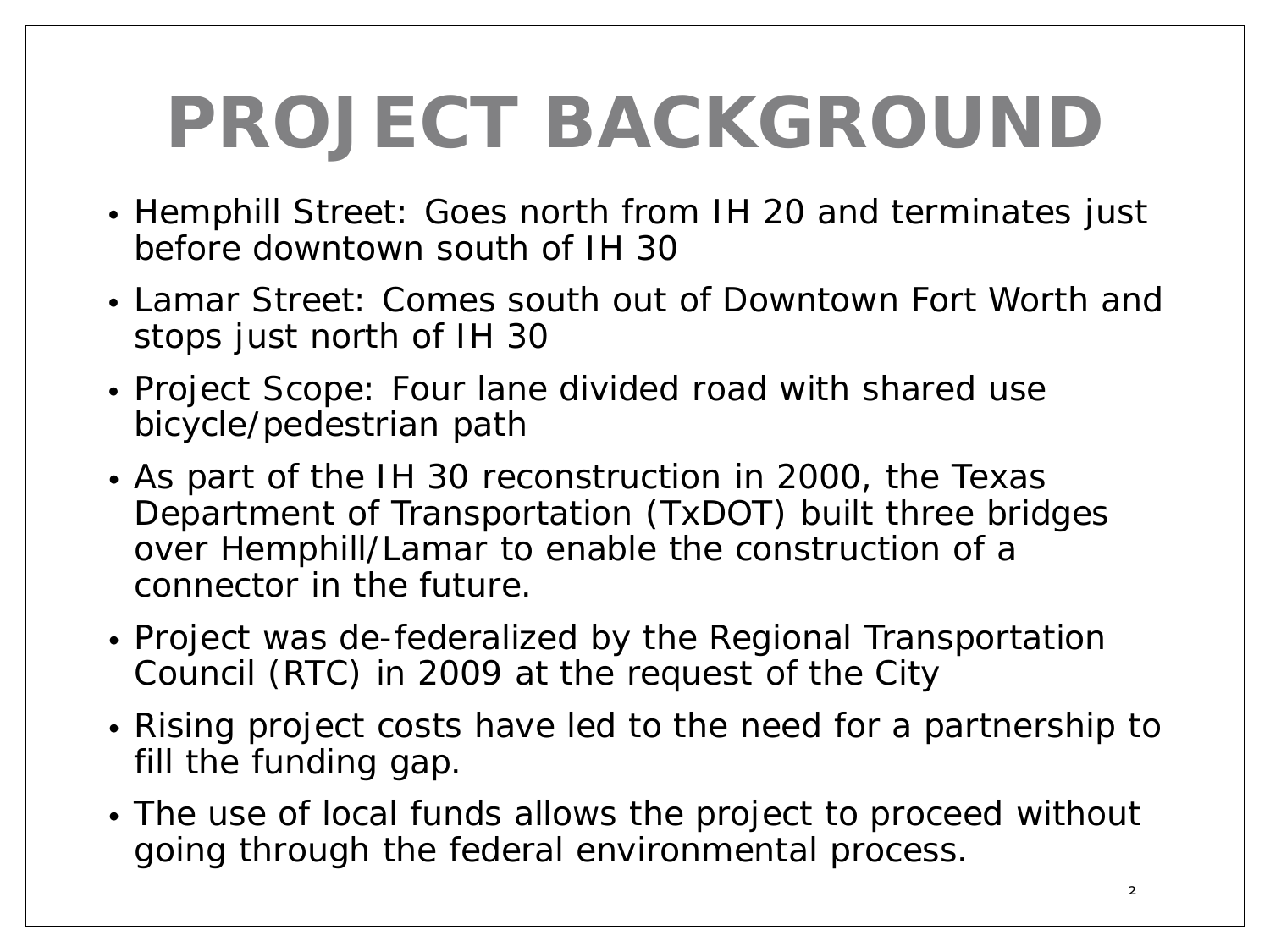### **PROJECT AREA**



Source: City of Fort Worth <sup>3</sup>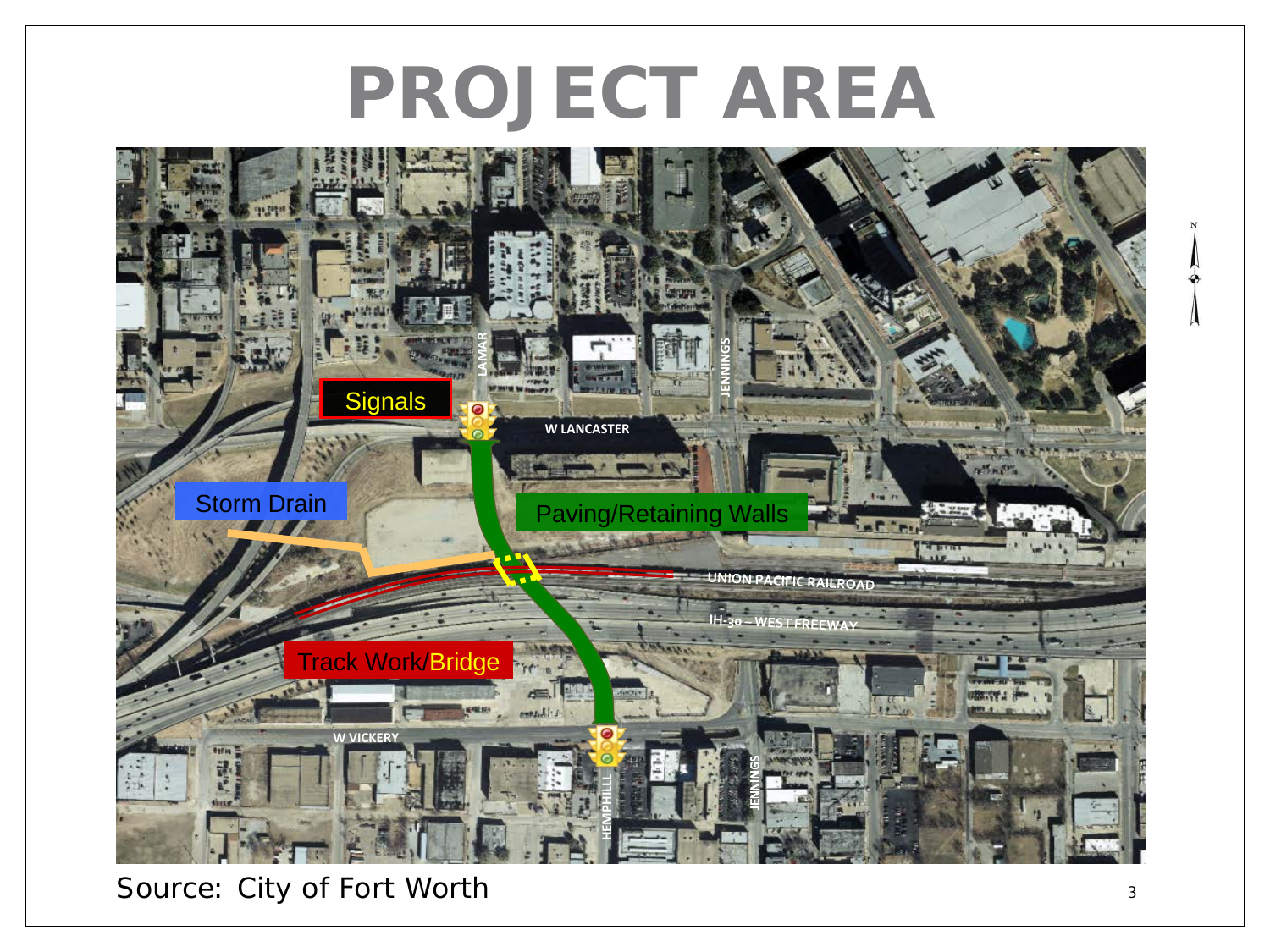#### **PROPOSED LOCAL DESIGN PARTNERSHIP DEAL POINTS**

- RTC to swap federal and local funds with Tarrant County on the TEXRail project
	- \$20,000,000 in Congestion Mitigation and Air Quality Improvement Program (CMAQ) funds with 4,000,000 Transportation Development Credits (TDCs) in lieu of a local match to be added to the TEXRail project by the RTC
	- Tarrant County to contribute its \$20,000,000 commitment on TEXRail in local funds to the Hemphill/Lamar project
- Tarrant County to contribute an additional \$3,000,000 to the Hemphill/Lamar project and in exchange:
	- \$1,000,000 in CMAQ funds to be used for a transit pilot project in Forest Hill, Everman, and Crowley
	- TxDOT to assess need for improvements at the FM 1220 and Azle Avenue intersection as part of the recently approved \$415,000,000 on SH 199
- \$3,448,803 in Regional Toll Revenue (RTR) funds to be contributed by the RTC to cover the remainder of the construction costs.
	- Funds will be transferred to the West from the East (East will receive federal funds in return) and the set of the set of the set of the set of the set of the set of the set of the set of the set of the set of the set of the set of the set of the set of the set of the set of the set of the se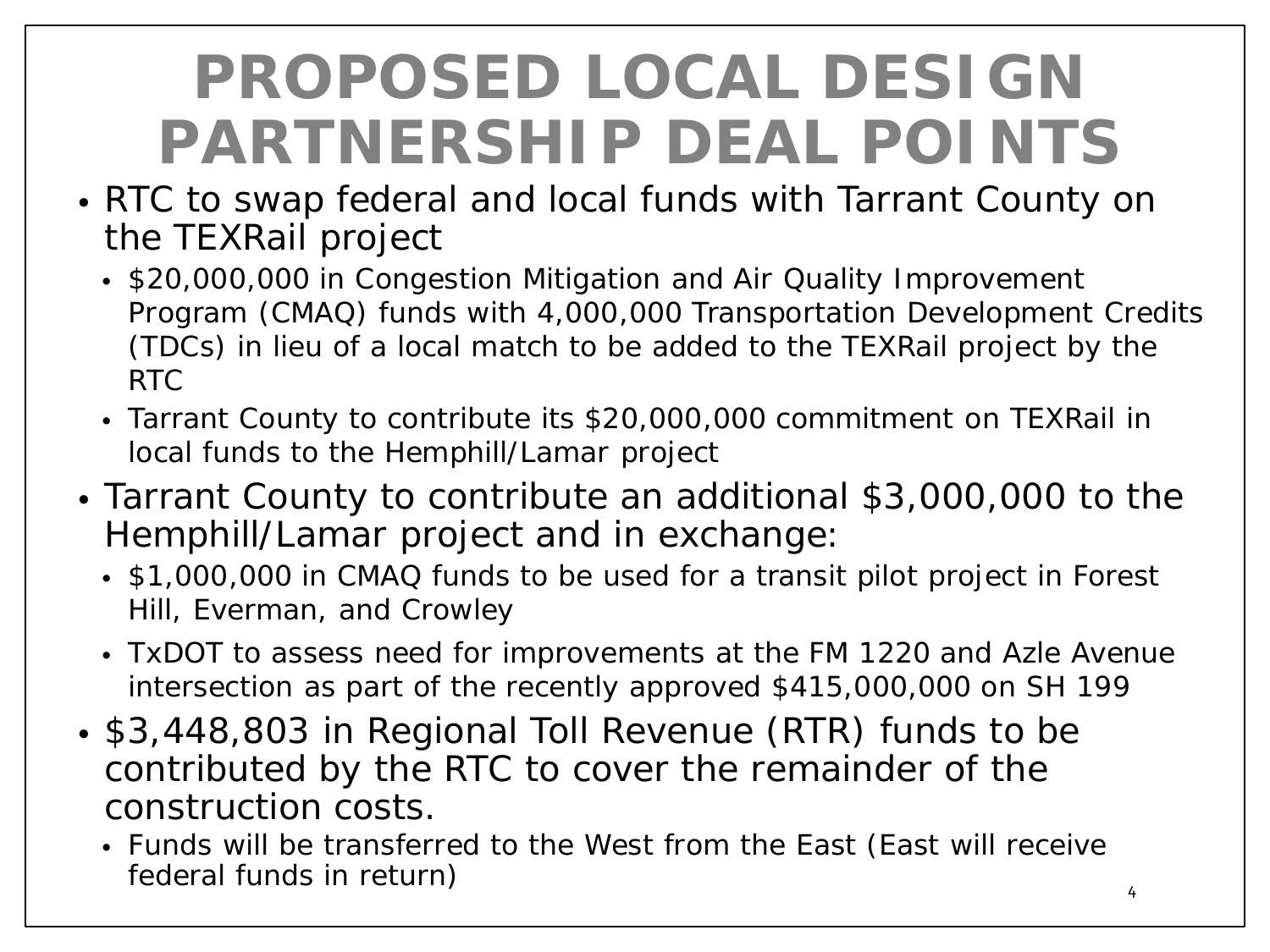### **SUMMARY OF ADDITIONAL FUNDING FOR PROPOSED PARTNERSHIP (\$ IN MILLIONS)**

|                                                 | <b>Tarrant County</b> | <b>RTC</b>            |
|-------------------------------------------------|-----------------------|-----------------------|
| Local Funds for Hemphill/Lamar                  | \$23.00               |                       |
| RTR Funds for Hemphill/Lamar <sup>1</sup>       |                       | \$3.45                |
| <b>CMAQ Funds for TEXRail</b>                   |                       | \$20.00               |
| <b>TDCs for TEXRail</b>                         |                       | 4.00                  |
| <b>CMAQ Funds for Transit Pilot</b><br>Projects |                       | \$1.00                |
| Federal/State Funds for SH 1992                 |                       | \$415.00 <sup>3</sup> |

- 1: Coming from the Kaufman County RTR account
- 2: Already approved by the RTC on 12/8/2016; TxDOT will assess the need

5

at FM 1220 and Azle Avenue as well

3: Includes RTC and TxDOT-selected funding from the 10-Year Planning Effort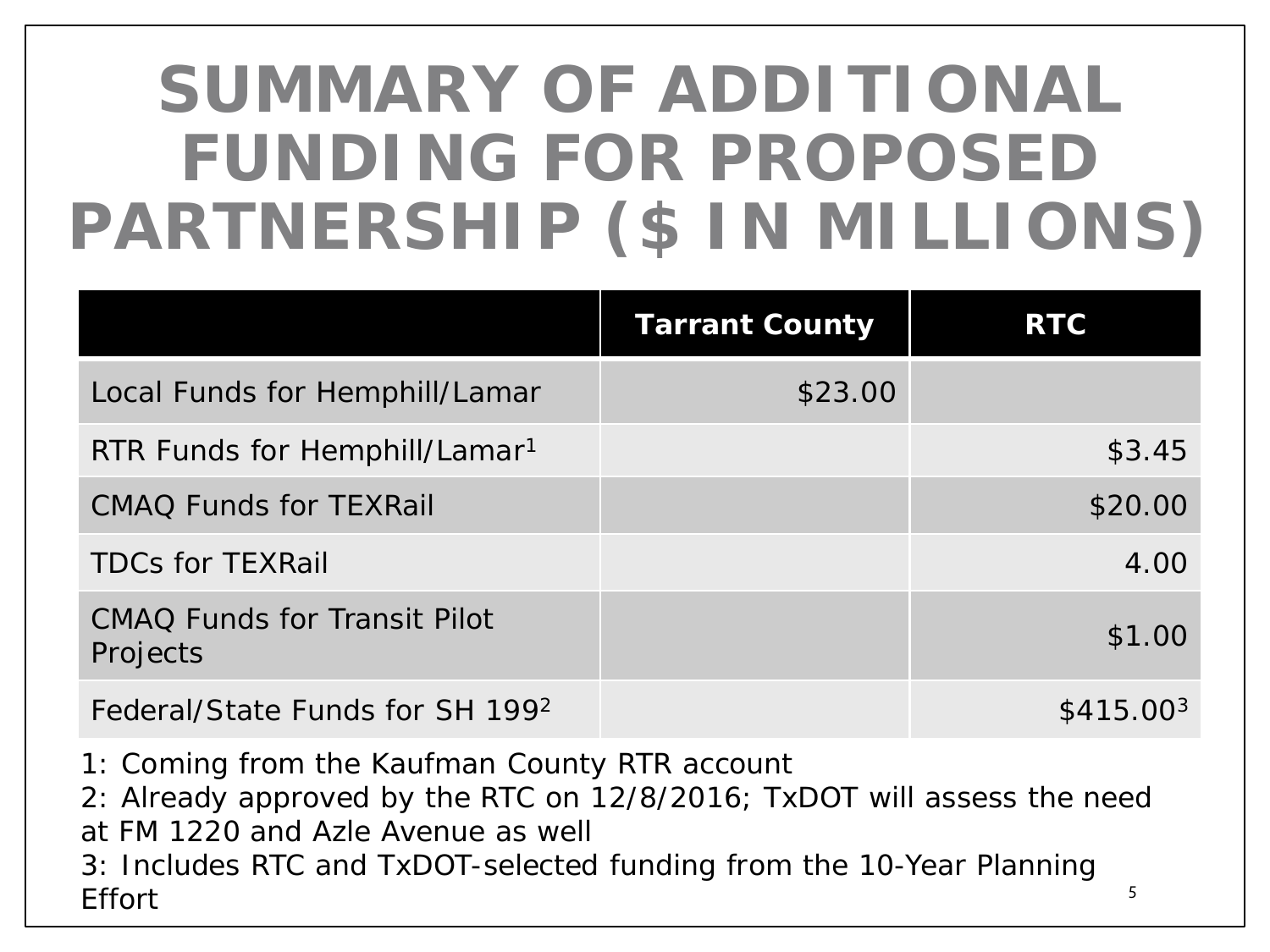# **FUNDING PROPOSAL FOR HEMPHILL/LAMAR CONNECTOR**

| <b>Project Phase</b>                                               | Tarrant<br>County <sup>1</sup> | <b>TxDOT</b><br>Funds <sup>2</sup> | <b>RTR</b><br>Funding <sup>3</sup> | <b>Fort Worth</b><br><b>Local Funds</b> | <b>Total Funding</b> | <b>Total Cost</b> |
|--------------------------------------------------------------------|--------------------------------|------------------------------------|------------------------------------|-----------------------------------------|----------------------|-------------------|
| Preliminary<br>Engineering                                         |                                |                                    |                                    | \$2,174,986                             | \$2,174,986          | \$2,174,986       |
| Right-of-Way<br><b>Acquisition/ Utility</b><br><b>Relocation</b>   |                                |                                    |                                    | \$10,356,000                            | \$10,356,000         | \$10,356,000      |
| <b>Construction</b>                                                | \$23,000,000                   |                                    | \$3,448,803                        | \$14,161,197                            | \$40,610,000         | \$40,610,000      |
| <b>Direct State</b><br><b>Oversight Costs</b><br>(off system only) |                                | \$145,400                          |                                    | \$0                                     | \$145,400            | \$145,400         |
| <b>Total</b>                                                       | \$23,000,000                   | \$145,400                          | \$3,448,803                        | \$26,692,183                            | \$53,286,386         | \$53,286,386      |

Notes:

1: Includes TEXRail and SH 199 funding swaps; CMAQ to be placed on TEXRail project with TDCs as the match

2: TxDOT is paying the direct state oversight costs for the on system components of the project.

3: Any cost savings will be retained by the RTC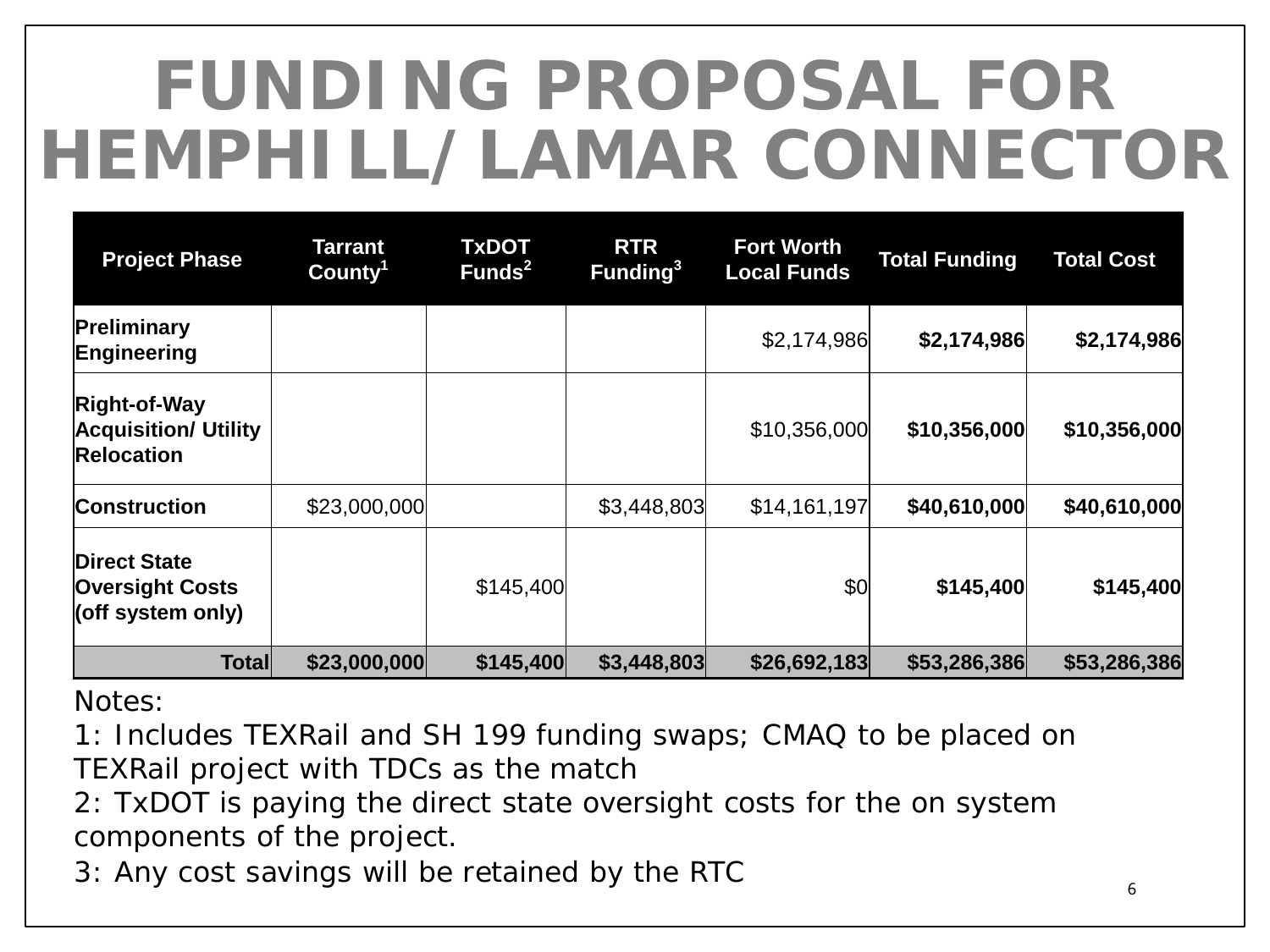

- SH 199 improvements from FM 1886 to West Fork of Trinity River funded as part of the recent 10-Year Plan approved by the RTC in December 2016
- TxDOT will assess need at FM 1220 and Azle Avenue.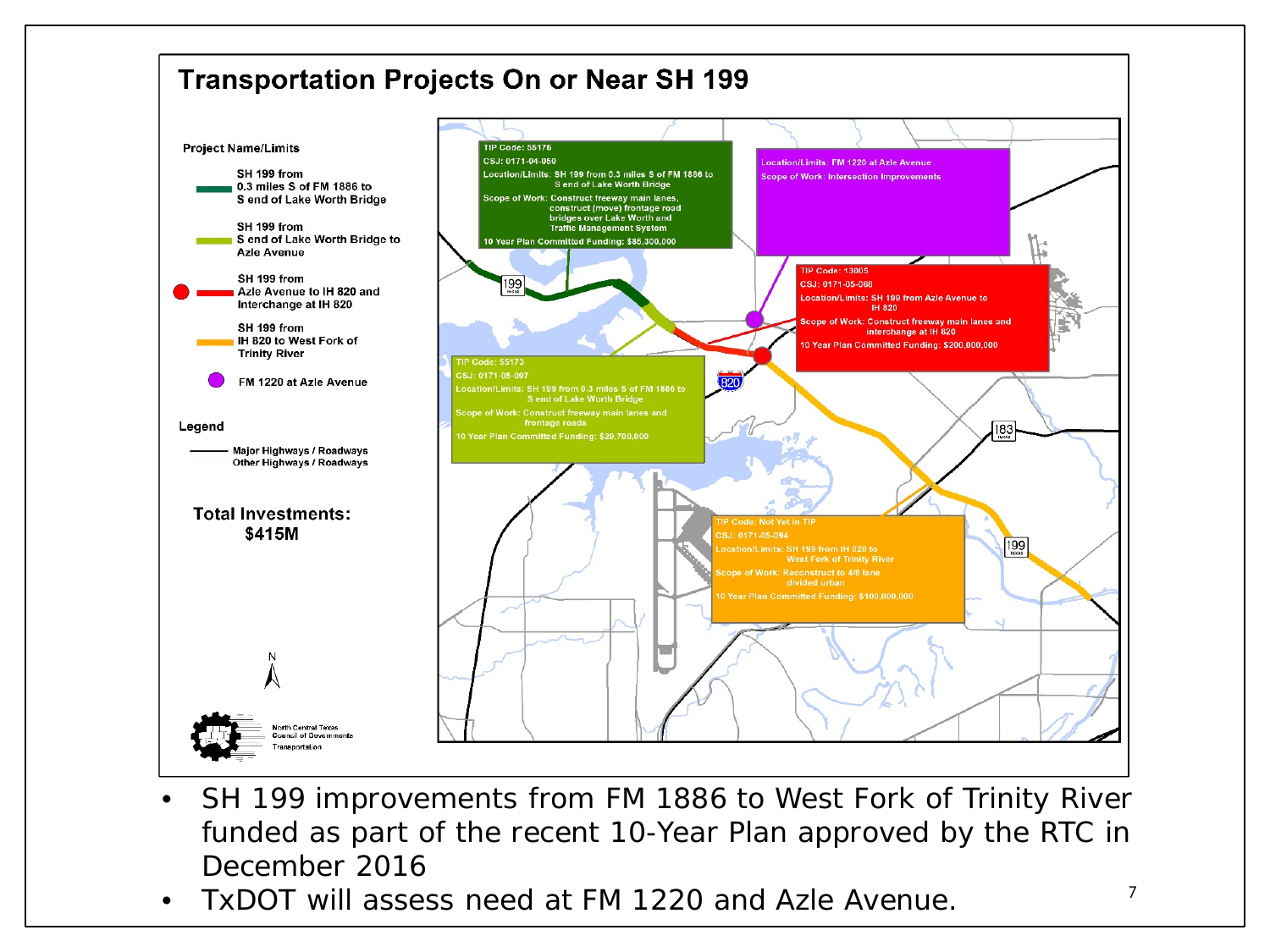# **EAST/WEST RTR SWAP**

- As non-federal funds are needed to fund the shortfall on Hemphill/Lamar, staff is proposing to trade \$7,100,000 in the Kaufman County RTR account for federal funds.
	- These funds were allocated in 2012 and remain unprogrammed.
	- Kaufman County will receive \$10,000,000 in federal funds in return (project(s) to be selected at a later date).
- The RTR funds will be transferred as follows:
	- \$3,448,803 to go to the Tarrant County RTR account for the Hemphill/Lamar project
	- The remainder will go to the Regional account.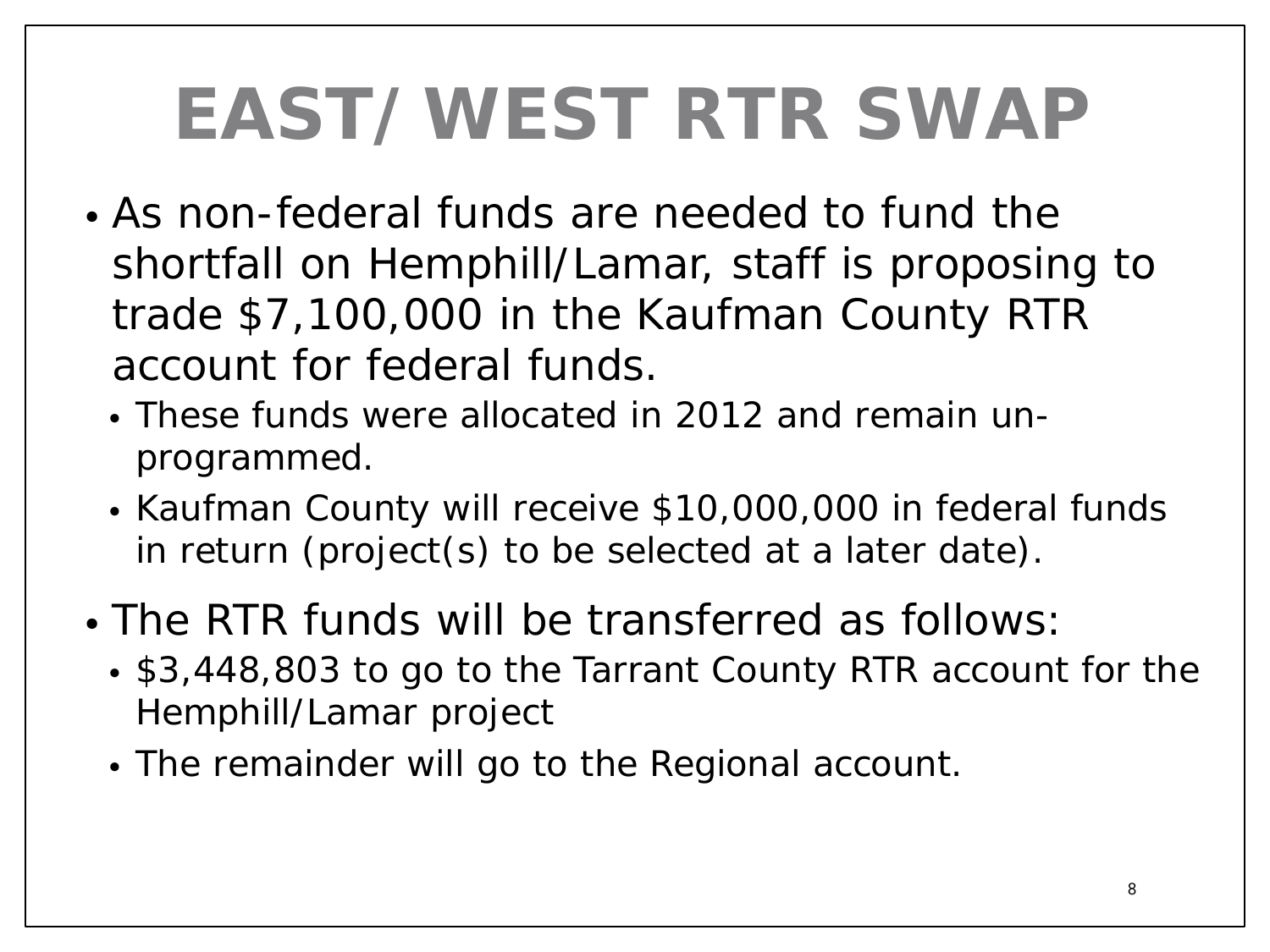# **ACTION REQUESTED**

- RTC approval of:
	- The partnership between the RTC, City of Fort Worth, Tarrant County, and TxDOT as detailed in Slides 4-6
	- The transfer of RTR funds between RTR accounts as detailed in Slide 8
	- Administratively amending the 2017-2020 Transportation Improvement Program (TIP)/Statewide Transportation Improvement Program (STIP) and other planning/administrative documents to incorporate these changes.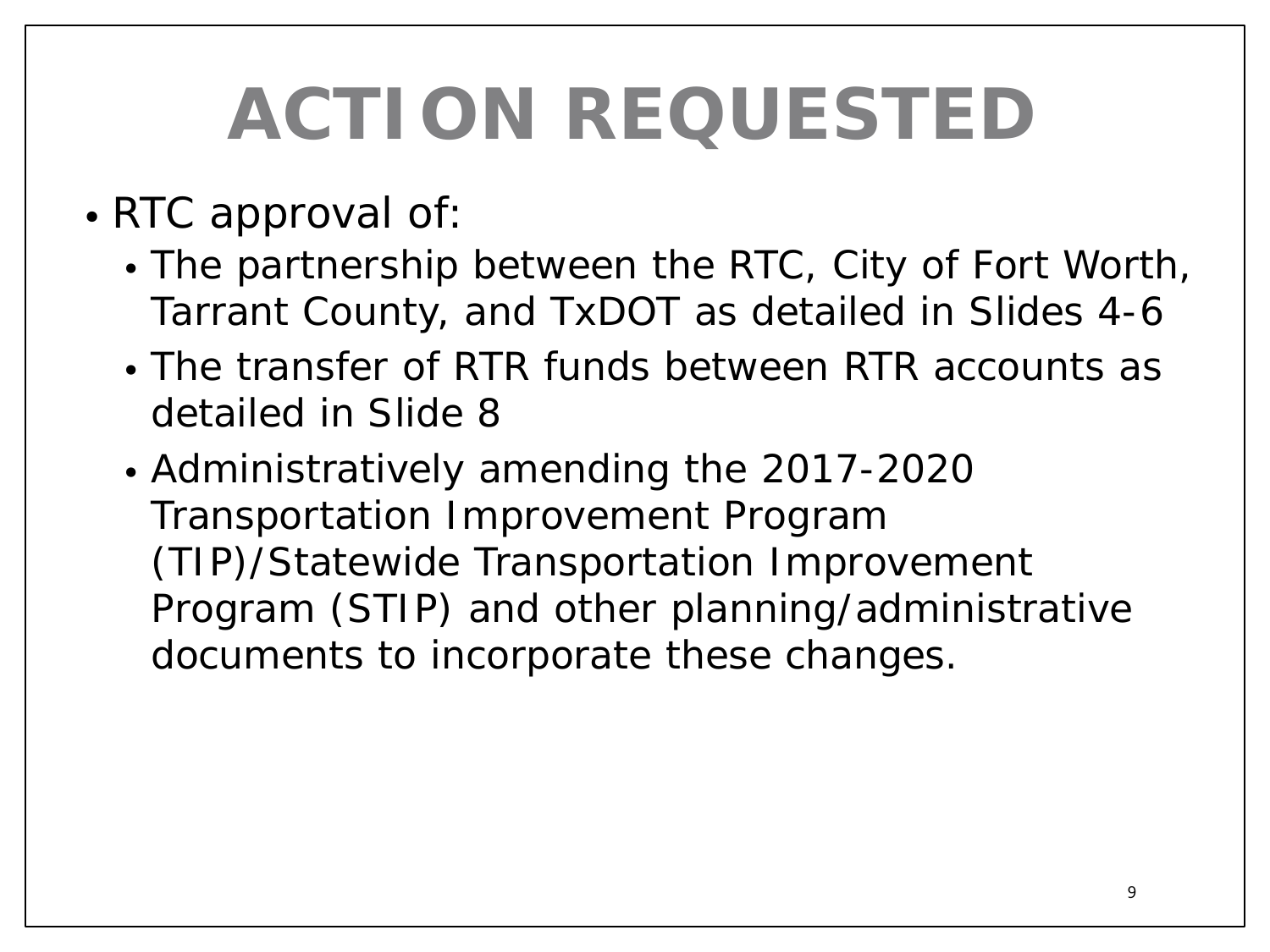## **TIMELINE**

| September 2016    | Initially brought to STTC/RTC                                          |
|-------------------|------------------------------------------------------------------------|
| March 2017        | <b>STTC Action</b>                                                     |
| <b>April 2017</b> | <b>RTC Action</b>                                                      |
| <b>April 2017</b> | Submittal to Statewide<br>Transportation Improvement<br>Program (STIP) |
| June-July 2017    | Anticipated approval of STIP<br>Revision                               |
| <b>July 2017</b>  | Anticipated approval of RTR<br>funds by the TTC                        |